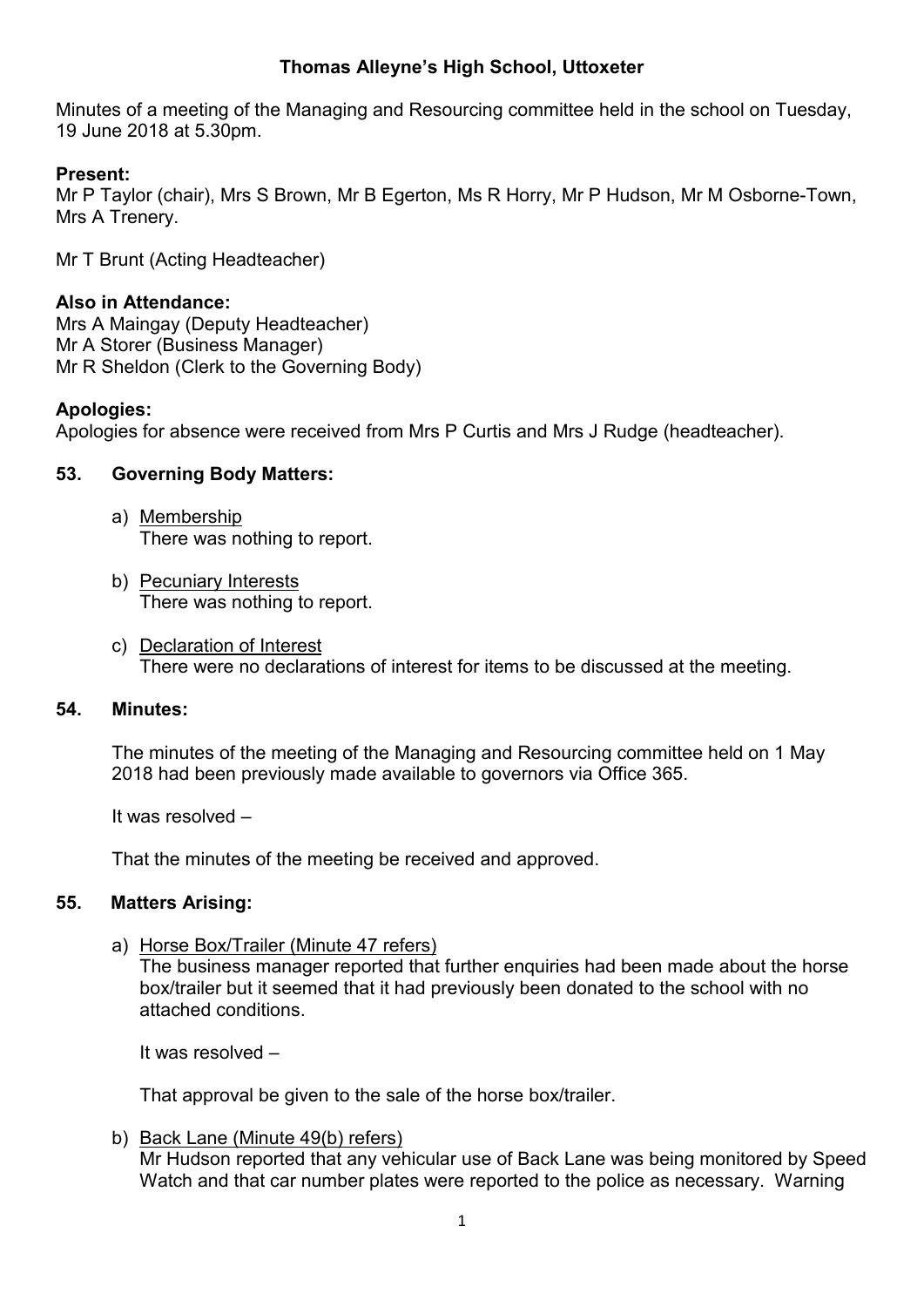letters were subsequently sent to vehicle owners reminding them about prohibited use of Back Lane. Discussion took place regarding possible other strategies to prevent vehicular use of Back Lane.

It was resolved –

That governors would continue to keep the situation under review.

c) Safeguarding (Minute 50 refers) See confidential appendix (attached).

## **56. Premises:**

a) Update on Proposed Work for 2017/2018 from the Maintenance Budget The business manager gave an update on the progress of the following building projects. Full details of all projects had been previously made available on Office 365 and the business manager was also pleased to report that all projects within the maintenance budget had now been completed within the agreed overall budget.

It was resolved –

- i) That governors thank in particular the business manager and Ian Mirams for all the work undertaken to ensure that maintenance projects had been completed and within budget.
- ii) The business manager was asked to pass on the governor thanks to Ian Mirams.

## b) Update on Current Building Projects and Next Steps

- i) Condition Improvement Fund Bids Boilers and Classroom/Pavilion Replacement The business manager was pleased to report on progress of the agreed projects:
- Boilers and Mechanical Refurbishment work was underway and, to avoid disruption to student exams, much of the work was taking place during the evenings. Discussion followed and in response to governor questions the business manager confirmed that a full risk assessment, including meeting asbestos requirements, had been completed for all works.
- Classroom and Sports Pavilion an artists' impression of three possible design options for the pavilion were circulated and floor plans also available for view. The views of governors were sought and it was noted that the initial design for option one was favoured by the leadership team. There would be on-going discussions with the architect before any final decisions were taken. Reference was made to the proposed heating system for the pavilion and a suggestion put forward that consideration be given to the installation of a ground source heating pump which, although likely to be expensive to install, would be more cost effective in the longer term.

Discussions were also taking place with Sport England and the business manager further reported that it was hoped to submit the planning application by 31 July. Tenders for the work would be sought later in the year with contractors to be on site in January 2019 for work to start and completion around August 2019. Governors would continue to be updated on progress of the new build.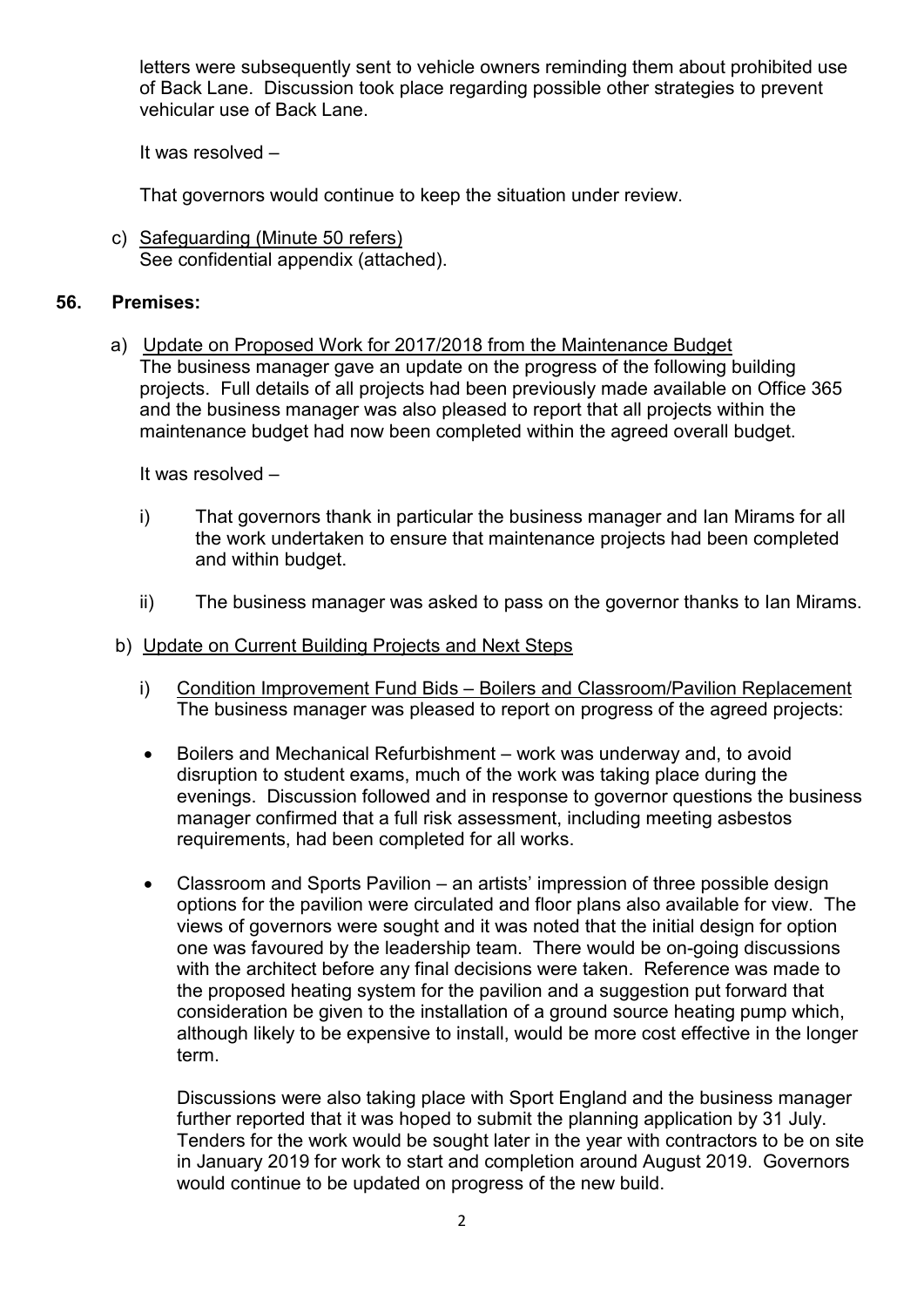It was resolved –

That the business manager be thanked for the replacement classroom/pavilion update and that governors support a focus on option one of the three designs submitted by the architect and that the business manager be requested to obtain costs for installing a ground source heating pump for the pavilion as discussed by governors.

# ii) Condition Improvement Fund Bids – 2019/2020

The business manager reported that the school was able to submit two CIF bids for the 2019/2020 programme and that consideration was currently being given to projects for replacement of windows and doors in many areas of the school and to the improve the fabric of Ross House. The closing date for bids was around October/November and governors would be kept updated on final bids to be submitted.

## iii) S106 Monies

The business manager reported that discussions continued with the local authority around the use of S106 monies and made available details of three projects to remodel Maths and English teaching accommodation and enlarge the canteen. He confirmed that around £291K was available for this work but that the cost of the three projects, without including fixtures and fittings, was around £296K. As such, governors were asked to consider funding the shortfall and fixtures and fittings, at a total cost of around £20K. With such approval the local authority would seek to authorise immediate release of the S106 monies to enable work to commence with a view to completion before the school re-opened in September.

It was resolved –

That governors approve the funding request as outlined by the business manager.

iv) Catering

The business manager reported that discussions continued with Chartwells regarding the school's catering contract. The revised contract, once approved, would include an upgrade of the kitchen equipment and new tables and chairs for the dining rooms. Full details of the revised contract would be submitted to governors at a future meeting before seeking final approval.

# v) Swimming Pool

The business manager reported that there had been no progress with the swimming pool and that it remained closed. Written confirmation was still awaited that £110K through S106 leisure funds would be made available to contribute towards the cost of pool repairs although it was noted that housing development continued which would soon trigger the release of those funds. Mr Hudson confirmed that he continued to pursue this matter on behalf of the governing body.

# **57. Finance:**

The business manager reported on a number of financial matters with details of all having been previously made available on Office 365.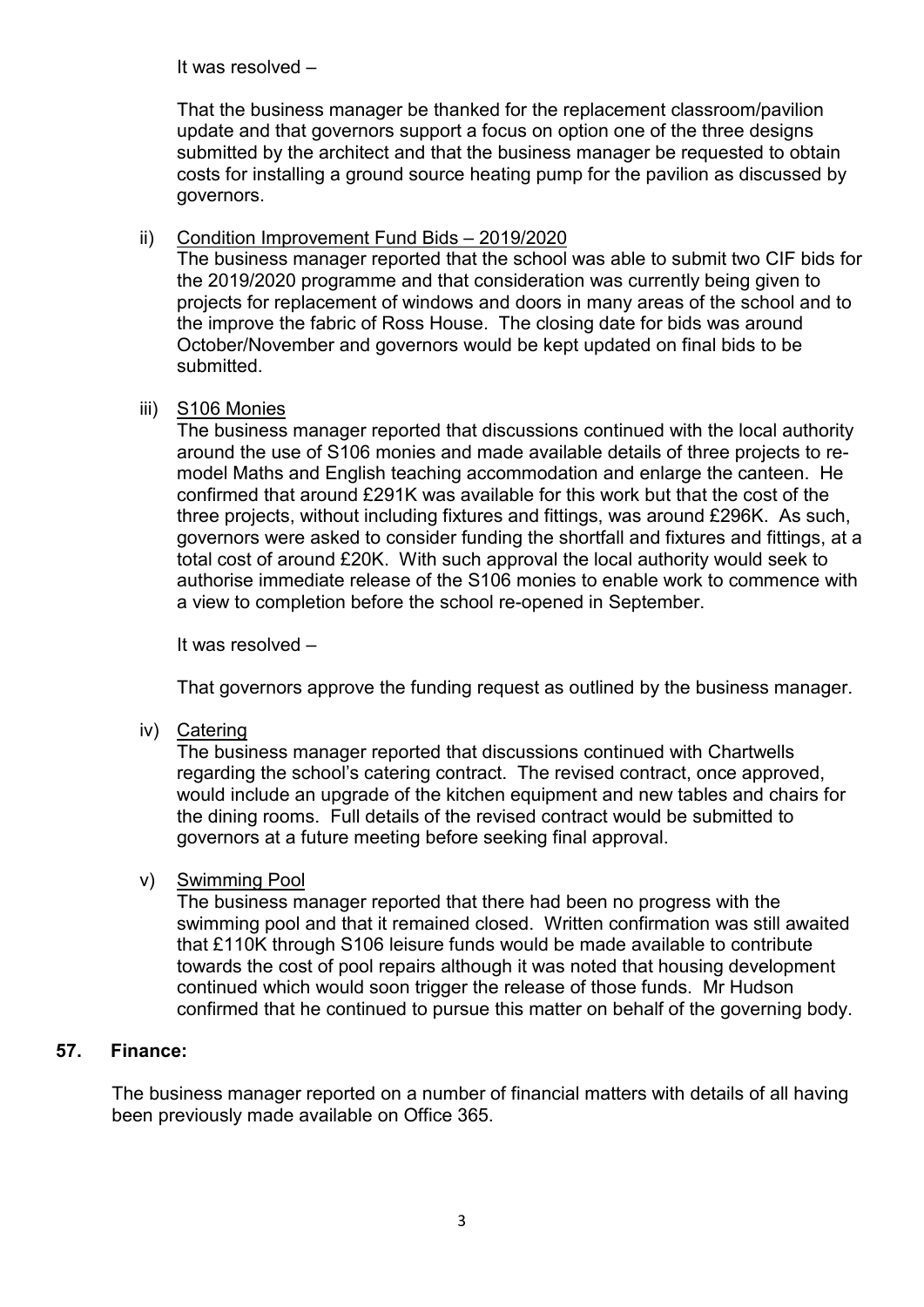# a) 9 Month Financial Review (September 2017 to May 2018)

The business manager went through the detail of the 9 month financial review with particular focus on income and expenditure. There had been a reduction in lettings income due to the closure of the pool and a number of areas were identified where there had been some overspending against the agreed budget level and an explanation given of the reasons for this. Governors noted in particular a significant overspend in exam fees and discussion took place regarding this.

The business manager confirmed that the in-year budget deficit would be around £194K which was below the level that had originally been planned.

It was resolved –

- i) That the report on 9 month financial review be received and noted.
- ii) That the business manager be requested to find out the reasons for the significant increase in exam fees expenditure.

## b) 3 Year Budget 2018 to 2021

The business manager reminded governors that the 5 year budget modeller had been discussed at the last meeting and he provided an update on the information provided at that time, but with a focus on the 3 year period 2018 to 2021. He identified in particular changes as a result of assumptions around the future number of students on roll, including post-16, and the implications of the new funding formula. Staffing costs had been re-calculated to take account of this.

The business manager also provided details of the restricted and unrestricted reserves. Discussion took place and governors noted that the potential budget deficit by 2023 could be around £315K. The business manager confirmed, however, that he was confident that the budget could be managed during this period to prevent such a deficit, particularly as the figures did not account for known housing developments which would increase student numbers.

It was resolved –

- i) That the 5 year budget modeller for 2018 to 2023, as presented by the business manager, be received and accepted.
- ii) That full governing body approval be sought based on the 3 year budget modeller for 2018 to 2021, which was in-line with ESFA budget requirements.

# c) Schedule of Loans and Commitments

A summary of the report of the schedule for loans and commitments was circulated and the business manager went through the detail of it. He confirmed that all figures contained in the report reflected those included in the budget report as previously discussed and accepted.

Discussion took place and it was noted that ULT Trustees were considering the level and use of centrally held funds which could impact on the school's budget. The business manager would keep governors informed on this matter.

It was resolved –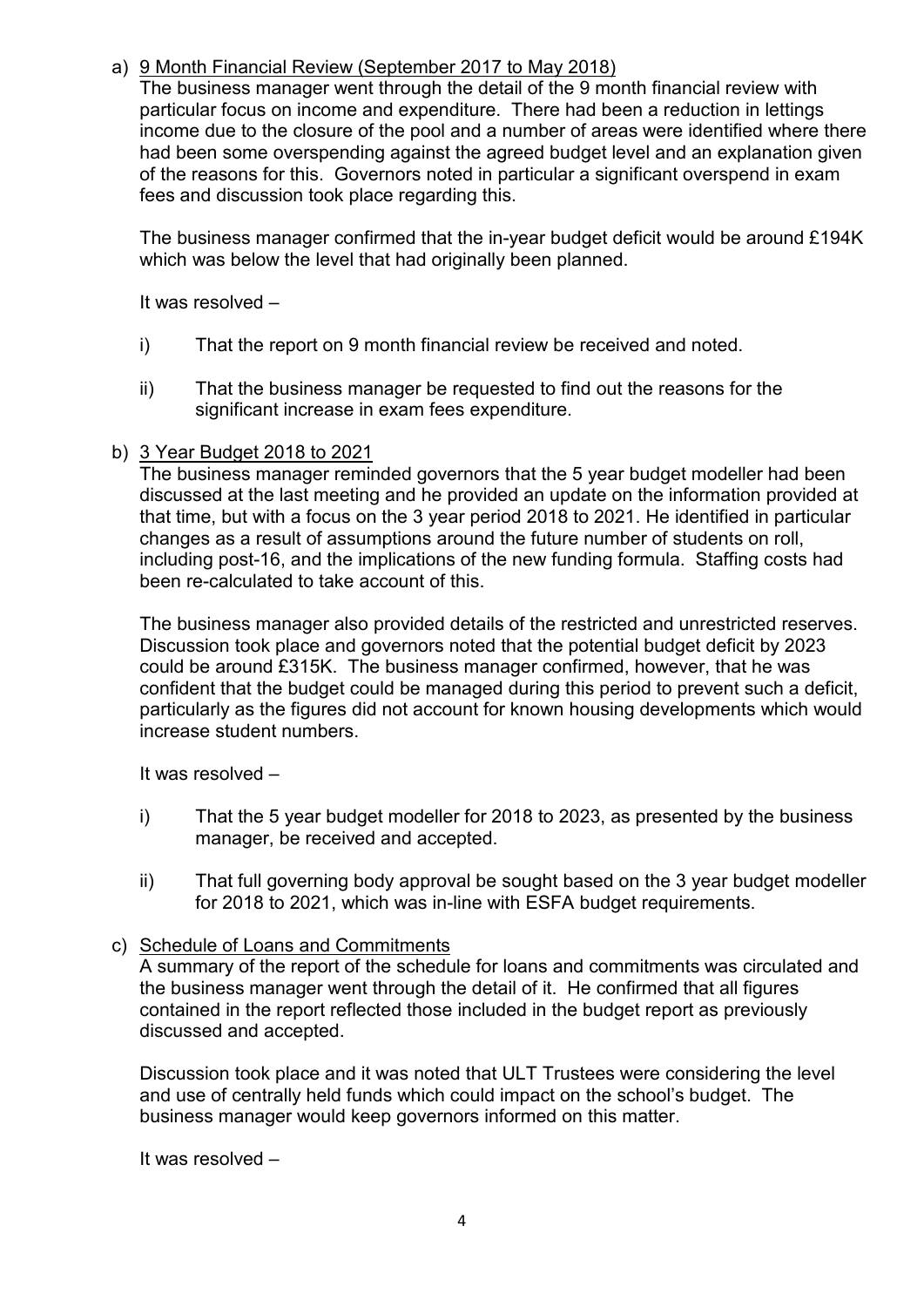That the schedule of loans and commitments be received and noted.

## d) New Funding Formula and the 3 Tier System

The business manager reported that changes had been made to the funding formula and which had a specific impact on the level of funds received by middle schools. A document had been produced by the national middle schools' forum to highlight how the new formula was unfair to schools in a three tier system and governors noted that the document had been submitted to the Funding Policy Unit at the DfE.

The business manager further reported that the new formula would result in a significant loss of funds available to the Uttoxeter Learning Trust and that Trustees were to raise their concerns at a meeting shortly to be held with the local MP.

It was resolved –

That the new funding formula document be received and noted and that governors fully support ULT Trustees in raising concerns with the ESFA and the RSC.

### e) Thomas Alleyne's Endowment Fund

A statement of income and expenditure of the Endowment Fund for the year 1 April 2017 to 31 March 2018 was circulated. The current balance of the fund was around £9K but governors noted that there had been no recent expenditure.

It was resolved –

That the Thomas Alleyne's Endowment Fund statement be received and noted but that the business manager be requested to explore this account further with a view to recommending appropriate expenditure.

## f) Pupil Premium Funding

Governors discussed the report made available outlining details of pupil premium funding income and expenditure for the period September 2017 to 31 May 2018. Governors noted that funds of around £89k had been received and also noted the various strategies in place to support student learning, with expenditure of around £72K. An assurance was given that the school leadership team continued to identify strategies that would best support student learning and to ensure that full use was made of all funds available.

It was resolved –

- i) That the pupil premium funding statement be received and noted.
- ii) That the business manager be requested to ensure that all future statements provide more detail around the 0.4 contribution to leadership salary to help justify the benefits of this.

## g) 6th Form Discretionary Bursary Fund

Governors discussed the summary report of the 6<sup>th</sup> form discretionary bursary fund. Governors noted that for the period to 31 May 2018 a grant of around £17K had been received and that current expenditure was around £9K.

It was resolved –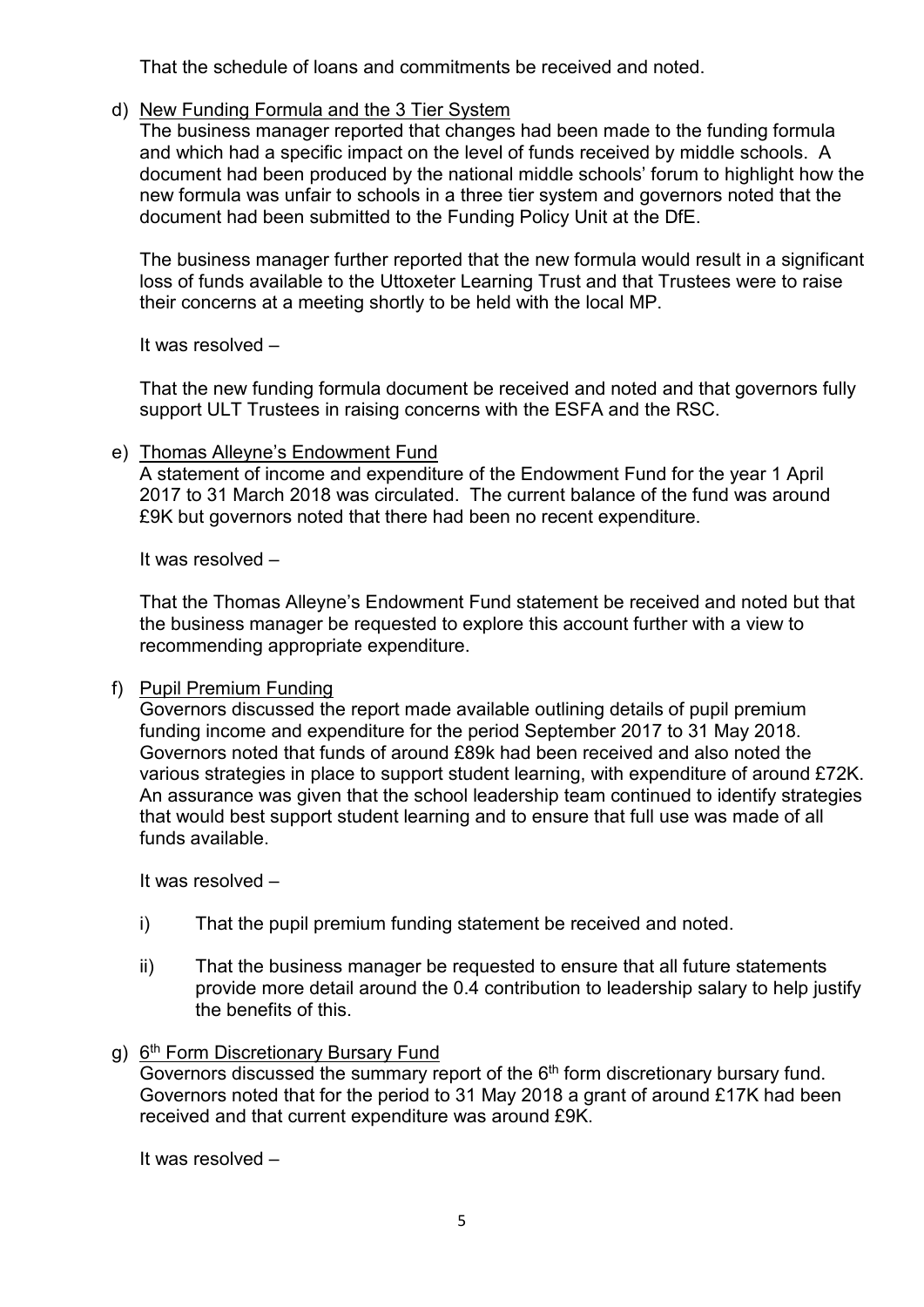That the summary report of the  $6<sup>th</sup>$  form discretionary bursary fund be received and noted.

## **58. Health and Safety:**

The business manager referred to two documents relating to health and safety that had been previously made available on Office 365.

### a) 12 Month Review

Discussion took place regarding a report detailing a 12 month review of school health and safety activities and governors noted in particular that there was no reference to the farm. The business manager explained the reason for this and also informed governors that notification had recently been received for an inspection of the farm that was to take place the following day. Preparation for this had been made and the school would be supported during the inspection by the local authority's health and safety officer.

It was resolved –

That the health and safety 12 month review be received and noted and that governors look forward to receiving in due course the report of the farm inspection.

#### b) Health and Safety Policy

The business manager reported that the Health and Safety policy had last been reviewed by governors in 2016 but he was now of the view that the policy should be rewritten to make it more concise. He further reported that, with governor approval, he would re-write the policy and present it at a future meeting for formal approval.

It was resolved –

That the business manager be authorised to revise the Health and Safety policy as considered necessary and re-submit to governors for approval at a future meeting.

#### **59. Chair's Power to Act:**

The committee chair reported that it had not been necessary to act on behalf of the Managing and Resourcing committee between this and the last meeting.

#### **60. Disposal of Items:**

There were no items to dispose of other than the horse box/trailer as discussed earlier in the meeting.

#### **61. Policies:**

A copy of the Charging and Remissions policy had been previously made available on Office 365 and the business manager reported that he had reviewed the document and considered that no changes were necessary.

It was resolved –

That the Charging and Remissions policy be received and approved as presented.